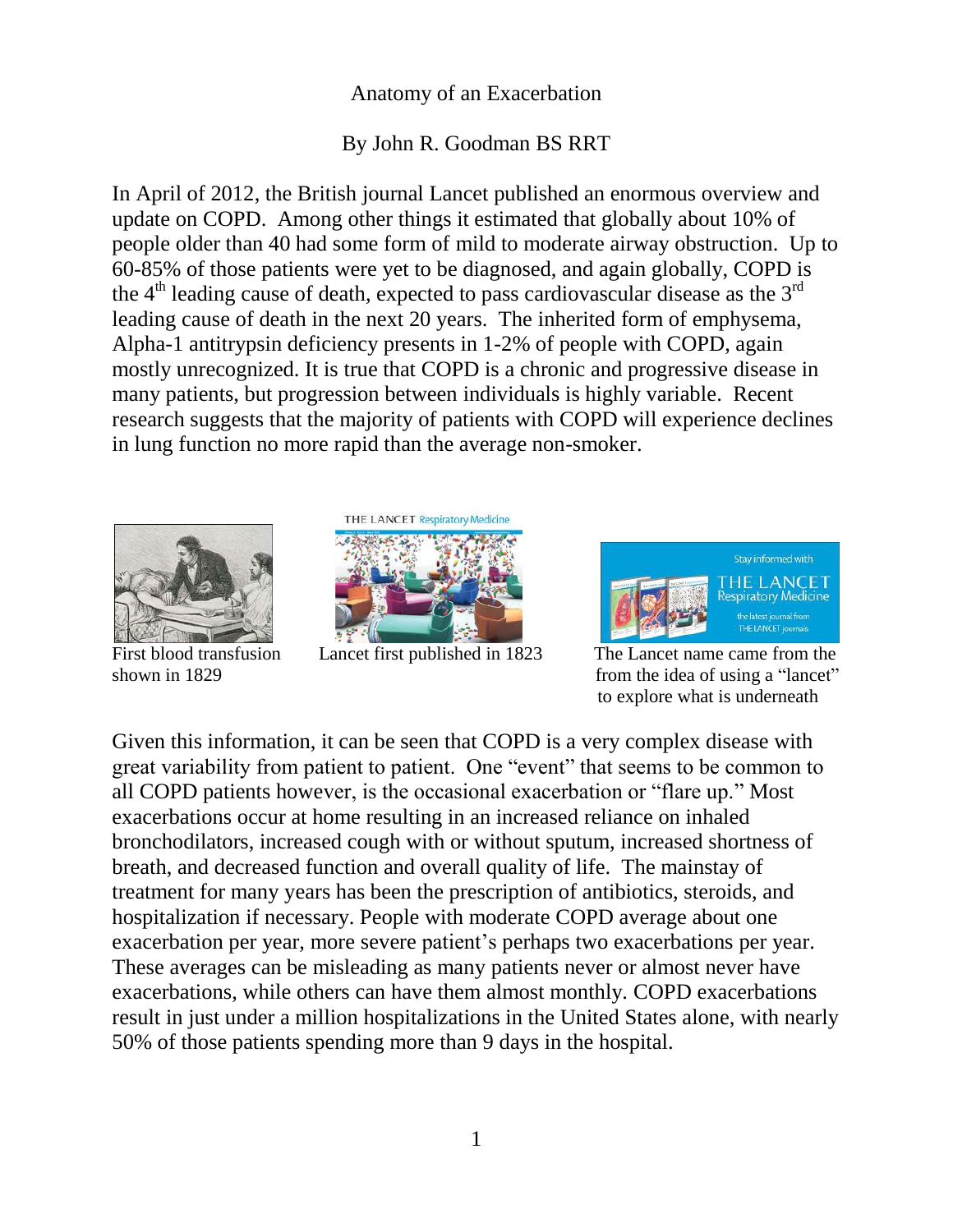

Definition of Exacerbation Indications for hospitalization Common causes

By far infections cause the vast majority (80%) of COPD exacerbations. These can be of bacterial or viral origin. Other conditions such as heart failure, systemic infection, pulmonary emboli (blood clot), or pneumonia may either cause or worsen the exacerbation. If you have had an exacerbation all the evidenced based medicine in the world won't make you feel or get better any sooner. In fact, there is quite a bit of controversy surrounding the treatment of COPD exacerbation. For many years a "cocktail" of long acting bronchodilator and inhaled corticosteroid, perhaps a drug like tiotroprium, and of course oxygen have been used to slow down or reverse the symptoms of an exacerbation. After many years, and many well designed studies the evidence is still inconclusive. Let's also not forget the possible side effect profiles of each of these drugs. Sometimes the cure is worse than the disease!







 COPD exacerbation Cough is one of the The medical staff will And the decision to has been studied for hallmark signs of an evaluate all the medical admit to the hospital many years exacerbation data accumulated or not will be made



So is there anything we can take to the bank regarding pharmacologic treatment with COPD exacerbation? If we follow the science, it leads us to the use of Azithromycin (Zithromax) as an antibiotic that seems to be quite effective in preventing COPD exacerbations. Another large study was published by the New England Journal of Medicine (NEJM) in July 2012.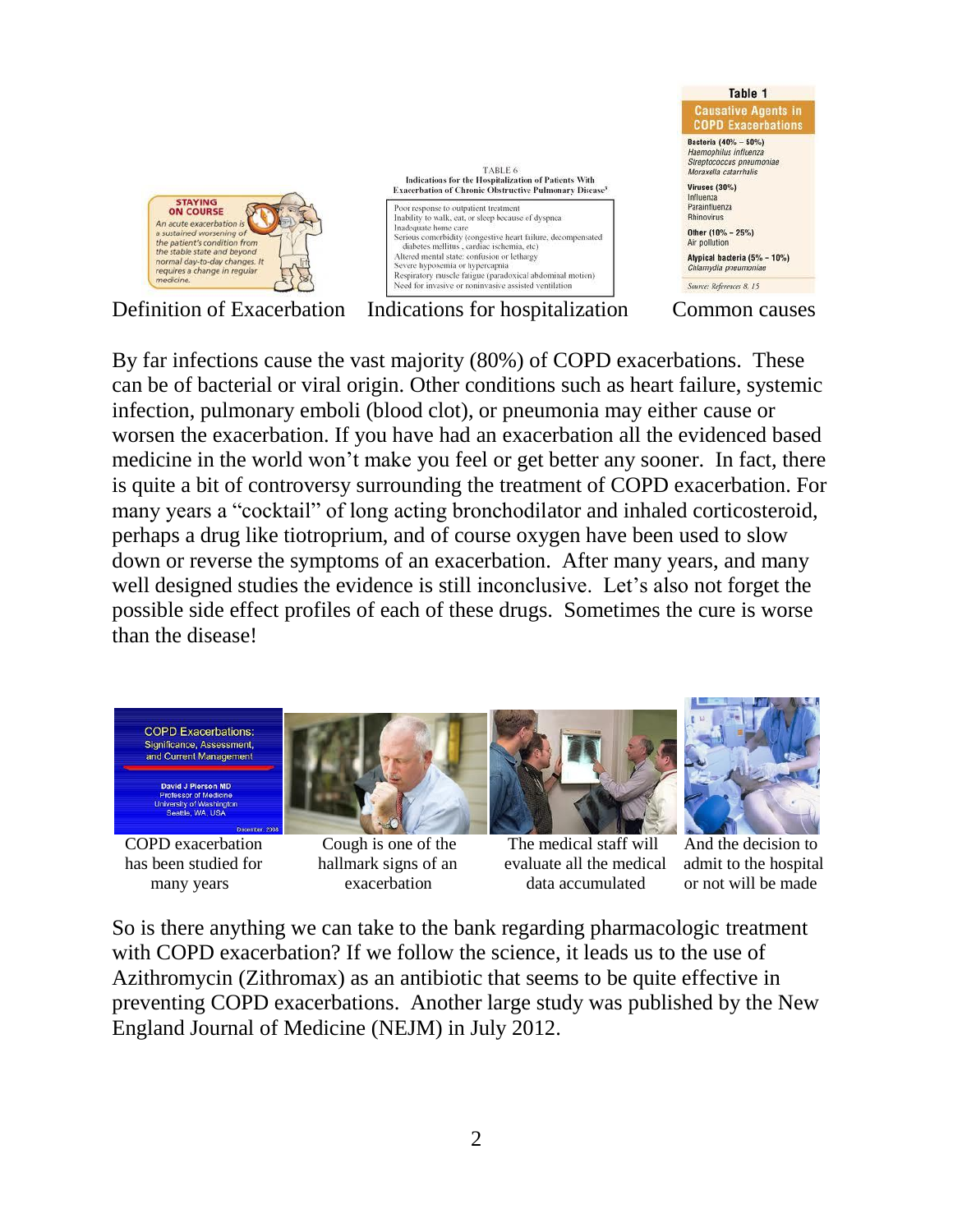

Actual article in NEJM



dosages and preparations



Zithromax comes in many Hearing loss may be severe

1142 patients with severe COPD were randomized to either 250mg of Azithromycin every day or a placebo and followed for a full year. At the end of the study the group that took the Azithromycin had far fewer exacerbations than the placebo group. In fact, there was a big difference (92 days) until the first exacerbation in the Azithromycin group compared to the placebo group. So the evidence proved that Azithromycin reduced the number of exacerbations and significantly extended the number of days until the first exacerbation showed up. The evidence was so strong the authors concluded that it was only necessary to give the Azithromycin 3 times a week instead of daily.

Now all this needs to be balanced against the well known side effects of Azithromycin which primarily involved hearing loss. Although the majority of patients reporting hearing loss had their hearing restored upon discontinuation of the Azithromycin, it is still cause for alarm. Also, taking an antibiotic routinely can certainly result in antibiotic resistance. The clinical importance of this finding has not yet been adequately studied. Some of the best clinical investigators in the world believe more questions have been generated than answered. It is expected the debate will continue for some time.

One of the most debated areas concerns changes in sputum color. Increased cough with sputum production is a common symptom in patients having an exacerbation. For many, many years both patients and their physicians have associated yellow or green sputum with a bacterial infection. Theoretically, this should respond better to antibiotic treatment than a viral infection. But let's not jump so quickly to the conclusion. Another well done study published in the European Respiratory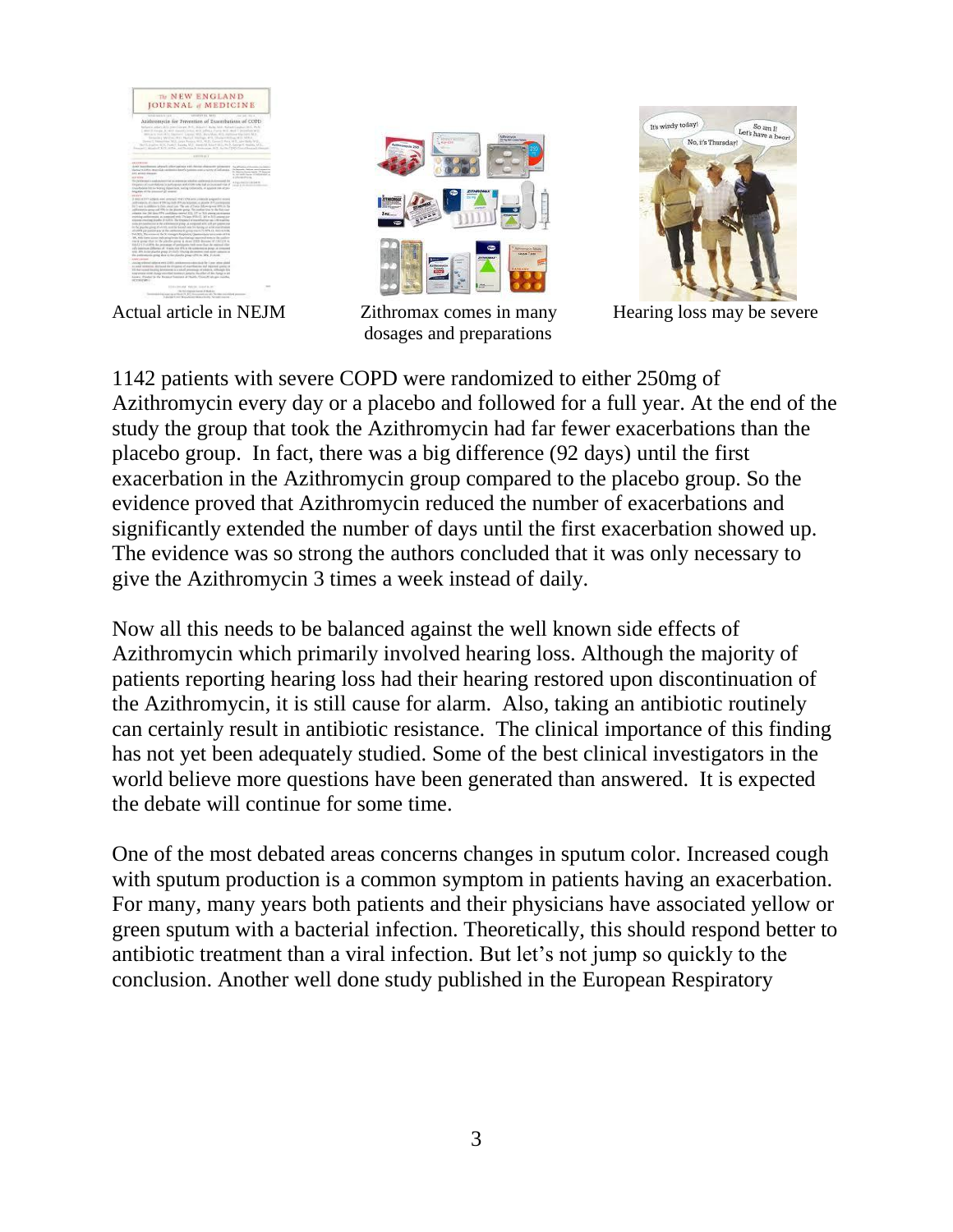

Journal (ERJ) studied over 3,000 patients in 14 different medical centers. In politics it is usually a case of "following the money," in medicine it is usually the case of "following the evidence." The research showed that patients reporting colored sputum were far more likely to have an antibiotic prescribed, BUT there was no evidence that giving the antibiotics resulted in a greater rate of improving symptoms, or even their severity in this very large group of patients. It became clear that both clinicians and patients were likely to be over interpreting the importance of changes in sputum color, and the decision on whether or not to prescribe an antibiotic. So once again, when the science is done correctly we are left with the usual conundrum of years and years of "the way it is" against the weight of the new information. Sometimes this is a very large ship to try to turn around in a very large ocean.

It is pretty well established that steroids can definitely help resolve a COPD exacerbation, but steroids have their own very long list of side effects…many unpleasant or certainly unwanted. The question then becomes, "How long should steroids be given for a COPD exacerbation?" Once again a well designed study was published in the Journal of the American Medical Association (JAMA) in May 2013. In this study 314 patients with severe COPD all came through the emergency room and subsequently 92% were hospitalized for the exacerbation. One group got 5 days of 40 mg of prednisone followed by 9 days of placebo. The other group got 14 days of 40mg of Prednisone. The primary end-point was how did each group do regarding exacerbations within the next 6 months. The results were surprising to the investigators. There was virtually no difference in percentage of patients who had an exacerbation within the 6 month window. The exacerbation data showed 37% of the patients who took prednisone for 14 days vs. 36% of the patient who took prednisone for just 5 days. In point of fact, there was virtually no difference between the two groups. It was pretty clear that for most patients with COPD exacerbations, taking longer courses of steroids probably doesn't help all that much. Much like the automatic use of antibiotics for sputum color changes,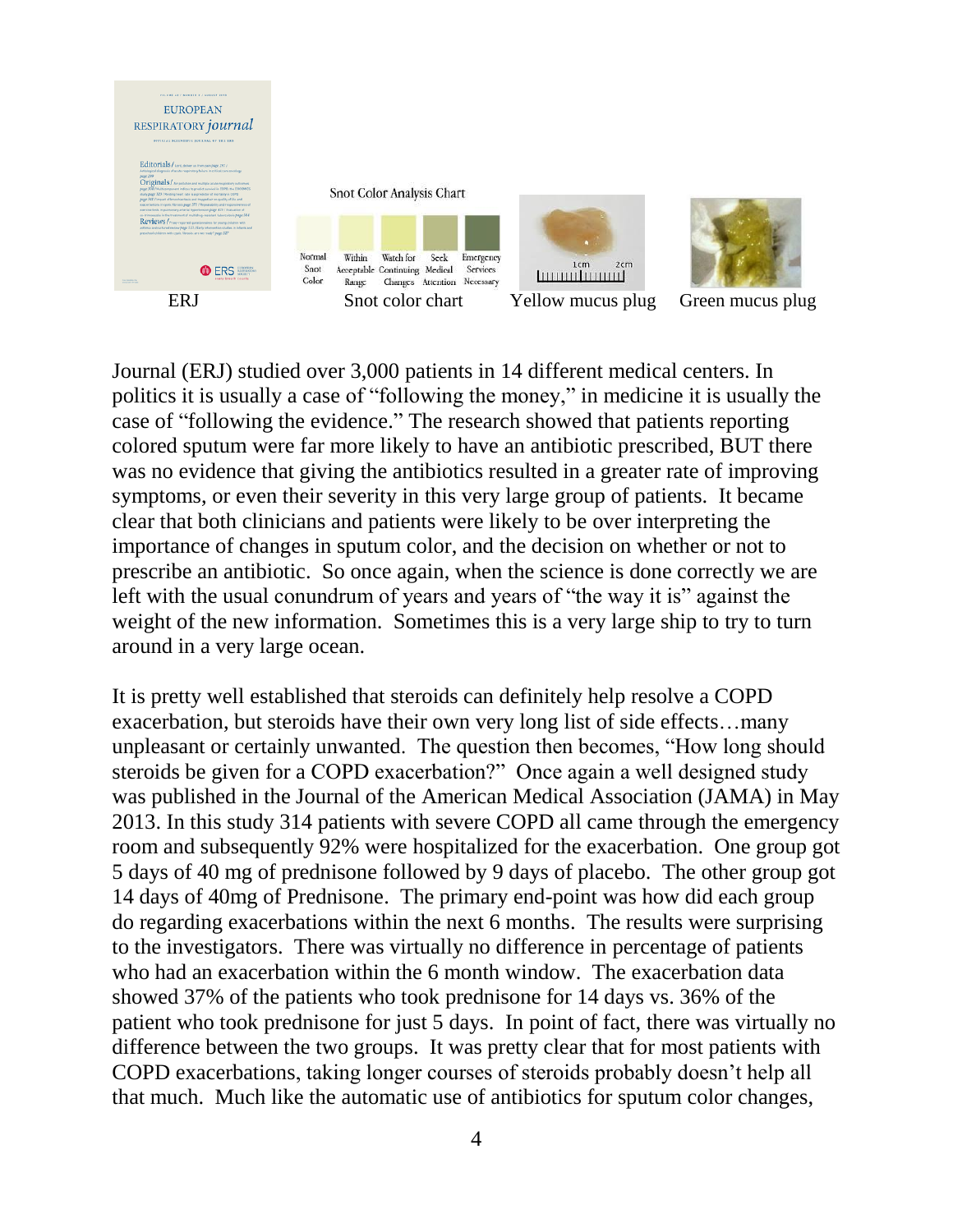this seems to fly in the face of common sense, but the *evidence* is now quite clear.







Steroids by mouth……or inhaled plus antibiotic and mucolytic One size does not fit all….but does fit many….and so it goes.

Another thing that should be clear to the reader at this point is that there really is no such thing as a "universal exacerbation." Much like the Supreme Court justice who said he couldn't necessarily define pornography, but he knew it when he saw it, we may have difficulty in accurately describing a COPD exacerbation or flare up, but patients certainly do know one when they have one. That is why I hope the following actual description of a COPD patient who recently had an exacerbation requiring hospitalization may be more helpful and illustrative than any systematic review of the literature that I could do for you.

The patient has given me full permission to tell his story as I asked him to describe how this exacerbation happened to him. Some of you who monitor the EFFORTS website know him as Richard. There is much more to this story than a first name. Richard Harris (aka Dick) is a retired physician who also happens to be a patient with long diagnosed COPD. Dick opted for a transtracheal catheter a couple of years ago and leads a very active lifestyle. As you read Dick's story, see if there are any common threads that you may have noticed over the years. Perhaps even when you had an exacerbation of your own underlying lung disease. Here in Dick's own words is *the anatomy of an exacerbation.*





Dick Harris MD With Granddaughter Megan Getting ready to hit a few "Excuse me Dr. Harris, just





one more question."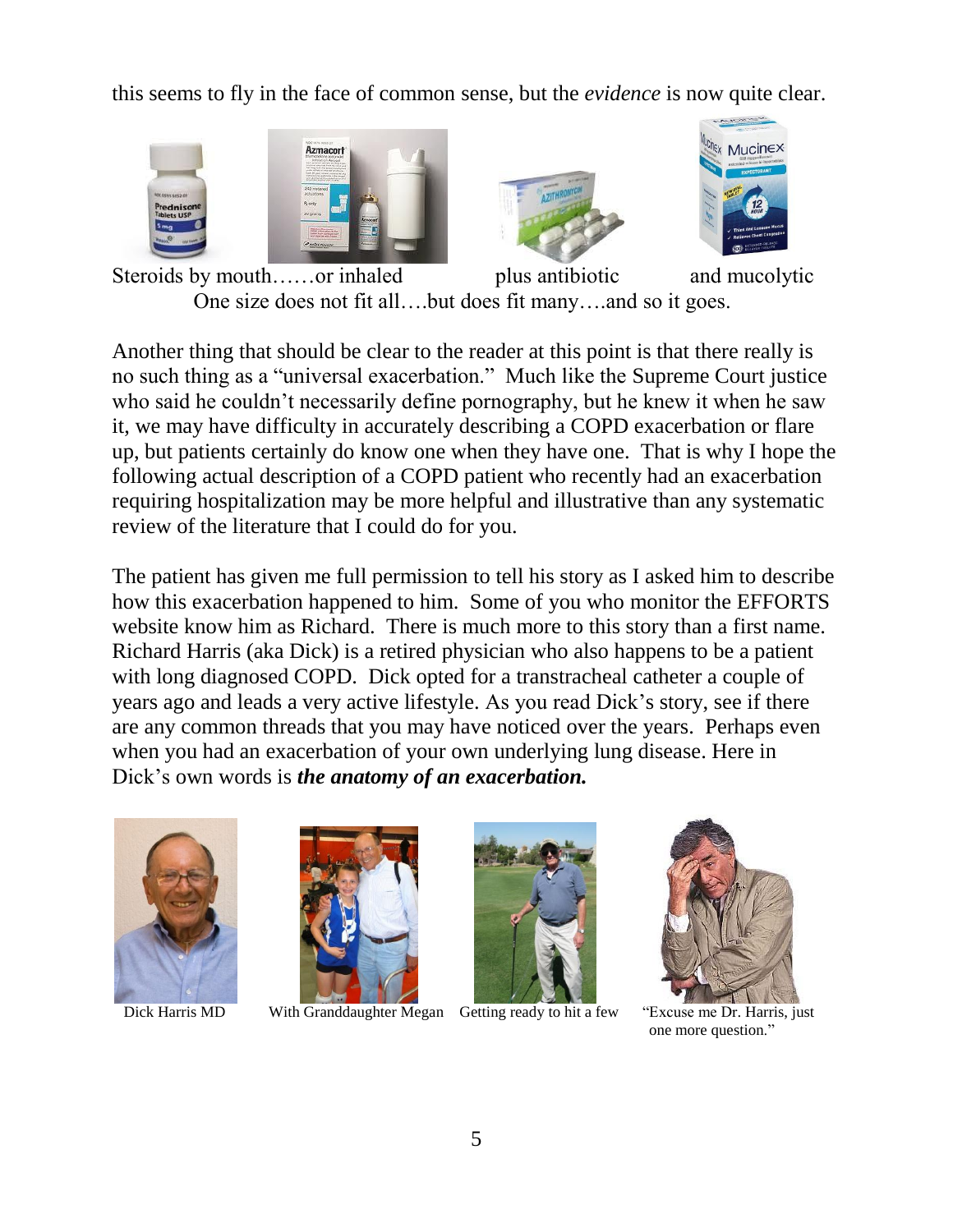I have had COPD diagnosed for over 11 years, although I had symptoms for several years prior to that in my estimation. Over the course of time, I have had an exacerbation approximately every 18 months, always treated as an outpatient with antibiotics and prednisone for one to two weeks and never requiring hospitalization. I have severe COPD with bilateral bullous emphysema involving both upper lobes and an  $FEV_1$  of 30%. Three years ago I started on 24/7 oxygen and had only one exacerbation during that time. I remain very active with pulmonary rehabilitation for 90 minutes twice a week, golf twice a week, serving on several boards, working in my shop, going to various sports activities and doing very well maintaining an  $SpO<sub>2</sub>$  of 95-97% on my SmartDose portable LOX conserver.

I had a complete annual physical examination on June  $20<sup>th</sup>$  of this year by an internist that I had been going to for years. A complete exam including an ECG was normal except for mild renal insufficiency that I have had laboratory evidence of for years, but for causes not quite known. I was looking forward to my 83rd birthday on July  $11^{th}$ , however on July  $6^{th}$  I experienced non-productive coughing, right shoulder discomfort, as well as some right sided chest pain of a pleuritic type which was aggravated by my breathing and accompanied by some shortness of breath. These symptoms required me to increase my oxygen liter flow from 2 to 3 L/min. I was especially short of breath upon awakening on the morning of July  $7<sup>th</sup>$ . This was in spite of the fact that I had now bumped my oxygen up from 2 to 5 L/min. I did not have any fever, chills, or loss of appetite, but I just felt generally ill. Being a physician is not the best situation as I tried to self-diagnose and imagined a small pneumothorax (collapse of part of the lung) that would probably take care of itself. I also thought that perhaps I had pulmonary emboli (blood clot in the lung) although there was no precipitating cause for this and so…I decided to wait another day. Although I still had no fever, I was having considerable nonproductive coughing.

By the morning of July the  $8<sup>th</sup>$ , I was extremely short of breath and had difficulty with *any* activity. Getting dressed caused major shortness of breath and I saw my pulmonogist that very day. After examination, I was advised to enter the hospital ASAP. I was actually relieved to hear this as I was feeling very weak and with increasing shortness of breath I knew that I could not be treated at home.

Following admission I had a chest x-ray, a ventilation /perfusion scan to rule out the blood clot, and was found to have bilateral pneumonia with an elevated white blood cell count indicating what turned out to be a "community acquired infection…probably viral." Treatment consisted of IV fluids, IV steroids, IV antibiotics, and a myriad of other meds, most of which I was to sick to care about.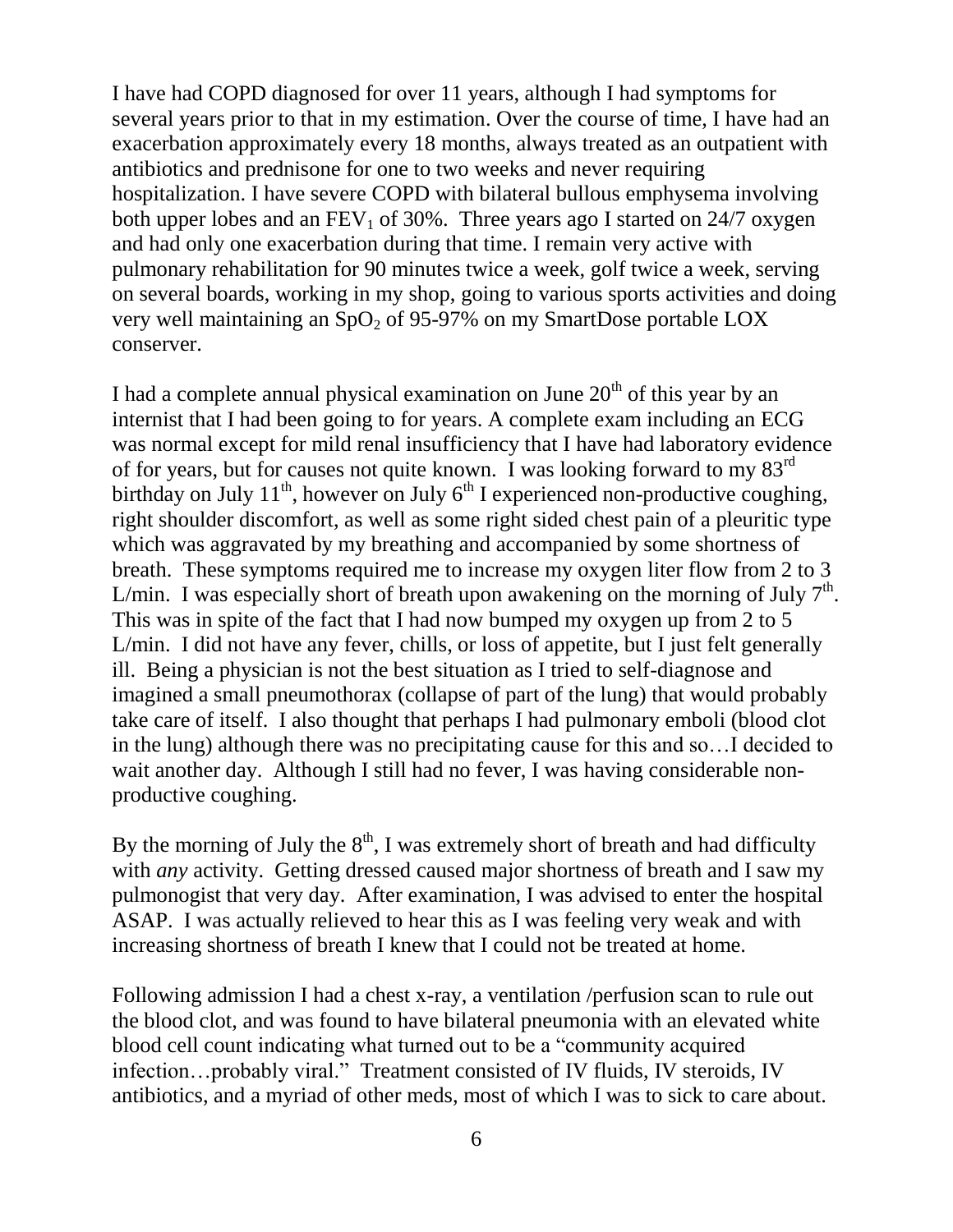Taking a shower was an ordeal, as was just walking in the room. Respiratory therapy treatments helped immeasurably. I had to change my own transtracheal catheter as there was no one familiar with it and none actually willing to learn. To make a long story short, after 6 days in bed with minimal activity, I was breathing well, had multiple prescription changes from those taken prior to hospitalization, and was allowed to go home in quite a weakened condition.

I felt like I was cutting the umbilical cord, as I was now on my own and no longer had the nurses and RT's to depend upon. I also had been cut way back on my LOX deliveries by Apria from every two weeks to once a month. Since I was on a LOX setting of 4 L/min continuous, I knew that a once a month refill would not suffice. Nor would the concentrator that I had found very irritating. Consequently, I changed to a local company that provides me with as much LOX as necessary. Once they were all aboard, I fired Apria, who I feel could have cared less.

I was told by my pulmonologist that it would require 2-3 months to return to my previous level of activity, but I decided to try to hasten recovery as much as possible. On discharge from the hospital I asked my pulmonogist when I should resume respiratory therapy and he said "tomorrow." A month has now passed since my discharge and I am almost back to my previous level of exercise and was able to play golf recently without any problems. I am now back to 2L/min on my LOX portable, and with both diaphragmatic and pursed lipped breathing am able to maintain my oxygen saturation at my previously normal levels.

I have learned several lessons from my exacerbation odyssey:

- 1. COPD exacerbations can develop quickly at any time, and often when least expected.
- 2. Don't try to self-diagnose and don't rely on on-line sites (Web MD'ers everywhere take note) for emergent situations. Contact your PCP or Pulmonologist ASAP.
- 3. The earlier treatment is started, the more benign the course of the illness.
- 4. Pulmonary Rehab exercises are an absolute must for anyone with COPD.
- 5. Push yourself in the rehabilitation process following an exacerbation even though you don't feel like it.
- 6. If you are a TTO patient, be sure that someone in your family is able to change your catheter in the proper manner.

This may be the first recorded transcription of an actual patient very observant of his symptoms that had what might be described as a textbook exacerbation of his underlying COPD. Note how he was treated with hospitalization, IV fluids, IV